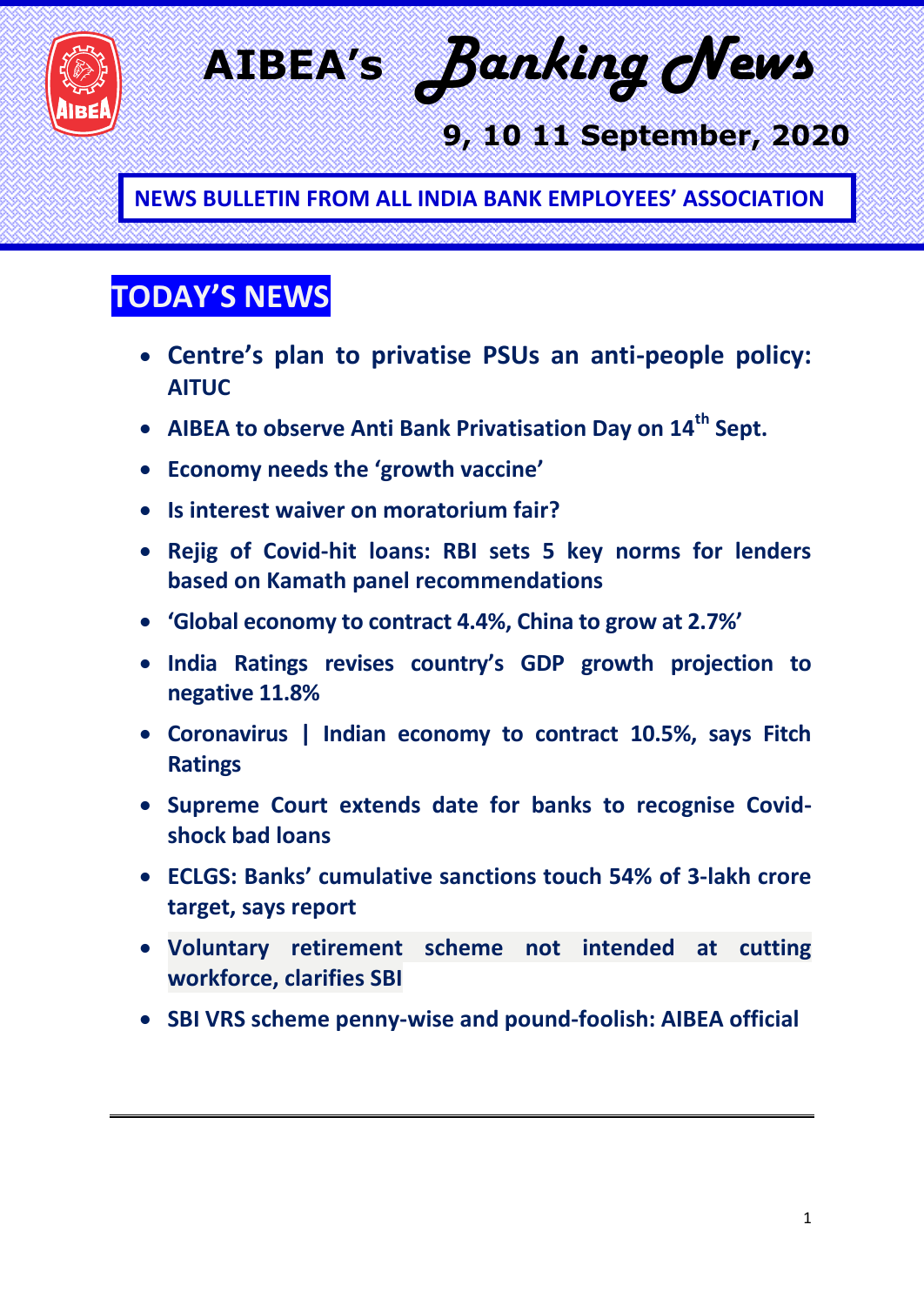## **Centre's plan to privatise PSUs an antipeople policy: AITUC**

## **AIBEA to observe Anti Bank Privatisation Day on 14th Sept.**

**Trade Unions' dissent against the corporatisation of the public sector grows stronger**

**[Sabrangindia](https://sabrangindia.in/articles/Sabrangindia)** 9 Sep 2020



Image: Economic Times

The All India Trade Union Congress (AITUC) called for a nation-wide protest of all trade unions on September 28, 2020 against the Centre's decision to privatise the Public Sector Units (PSUs.)

General Secretary of AITUC Amarjeet Kaur called the government decision an "anti-national policy" that would lead to the suffrage of multiple public sectors.

She said the public sectors consist of Indians and to give these departments to the private corporates with low prices damages the country's economy. Within the public sector, the strategic and core sectors were built to avoid India's dependence on other countries. Privatisation could make the departments dependent on multinational corporations which threatens India's sovereignty.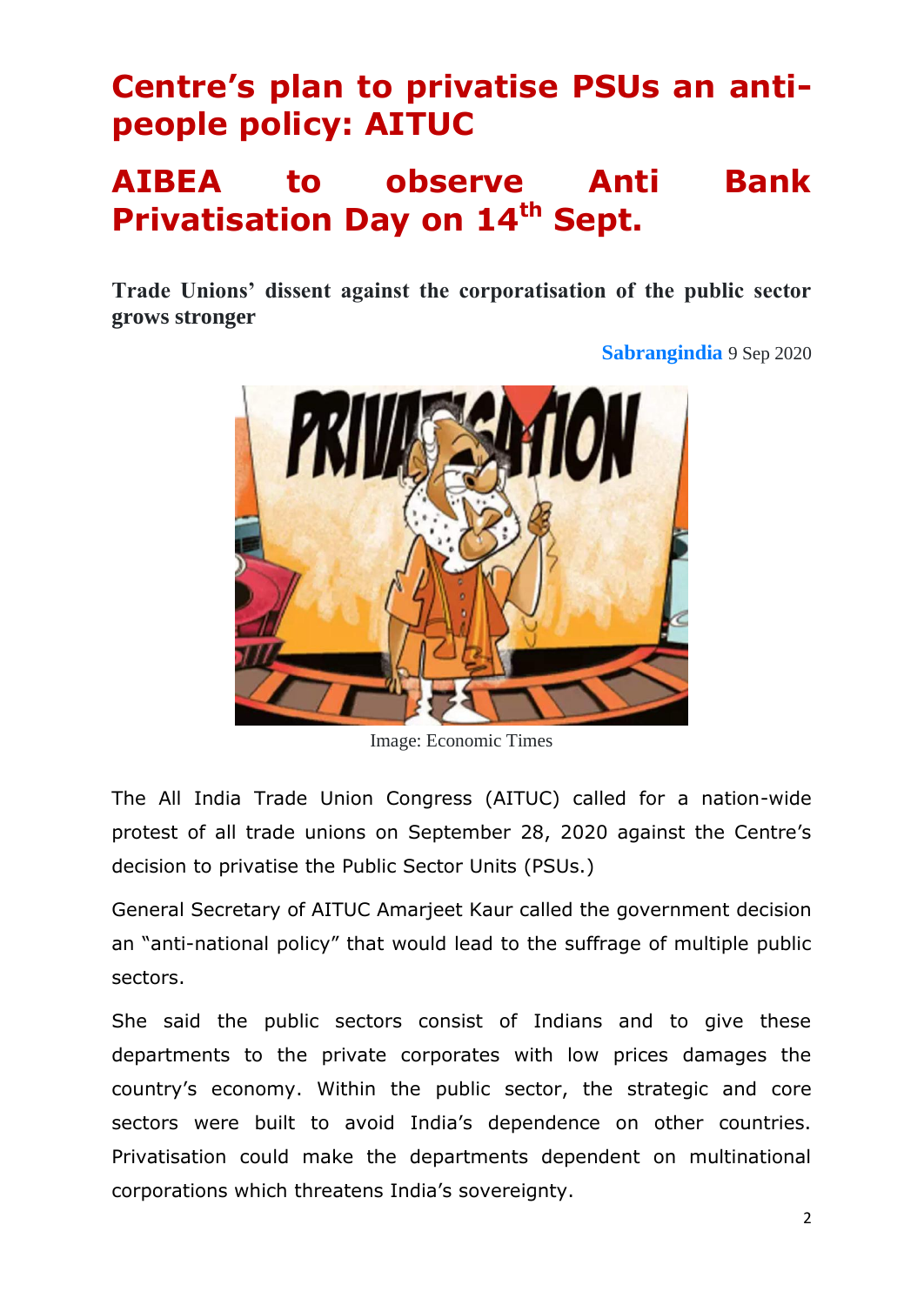The General Secretary argued that the public sector is a role model in addressing the employees' needs and grievances. It provides social security, maternity and health benefits – all of which the private sector fails to ensure. Thus, she said that corporatising these sectors would send the country's economy in a backward direction.

Illustrating her point with examples she talked about the consequences of privatising public transport sectors and energy sectors.

Public transport like railways serve as a relief to common people. By privatising railways, the corporates will privatise their own trains, not considering the interests of civilians.

Similarly, coal and electricity are vital elements for the progress of a nation. Schools, hospitals, small-scale industries are all dependent on electricity. However, privatising the distribution system of amenities like electricity would annul the welfare schemes that provided subsidies to the backward sections.

"The point is that employment will now be precarious, especially for the common person. This is no longer just about the employees," said Amarjeet Kaur.

Same as the AITUC, Unions such as the **All India Bank Employees' Association (AIBEA)** also intend to hold a public demonstration against the Centre's plan. The AIBEA announced September 14 as the **Anti Bank Privatisation Day** to protest the privatisation of government banks.

He said that privatisation of this department has time and again proved to be a bad idea because private banks tend to look out for themselves. Unlike foreign banks, Indian banks are more deposit-oriented. This will change once the ownership changes from the government to private companies.

"In banking, profits are related to risks. If the privatised banks try to make profits, they will attempt a huge risk and the casualty will be the people of this country," said Venkatchallam.

3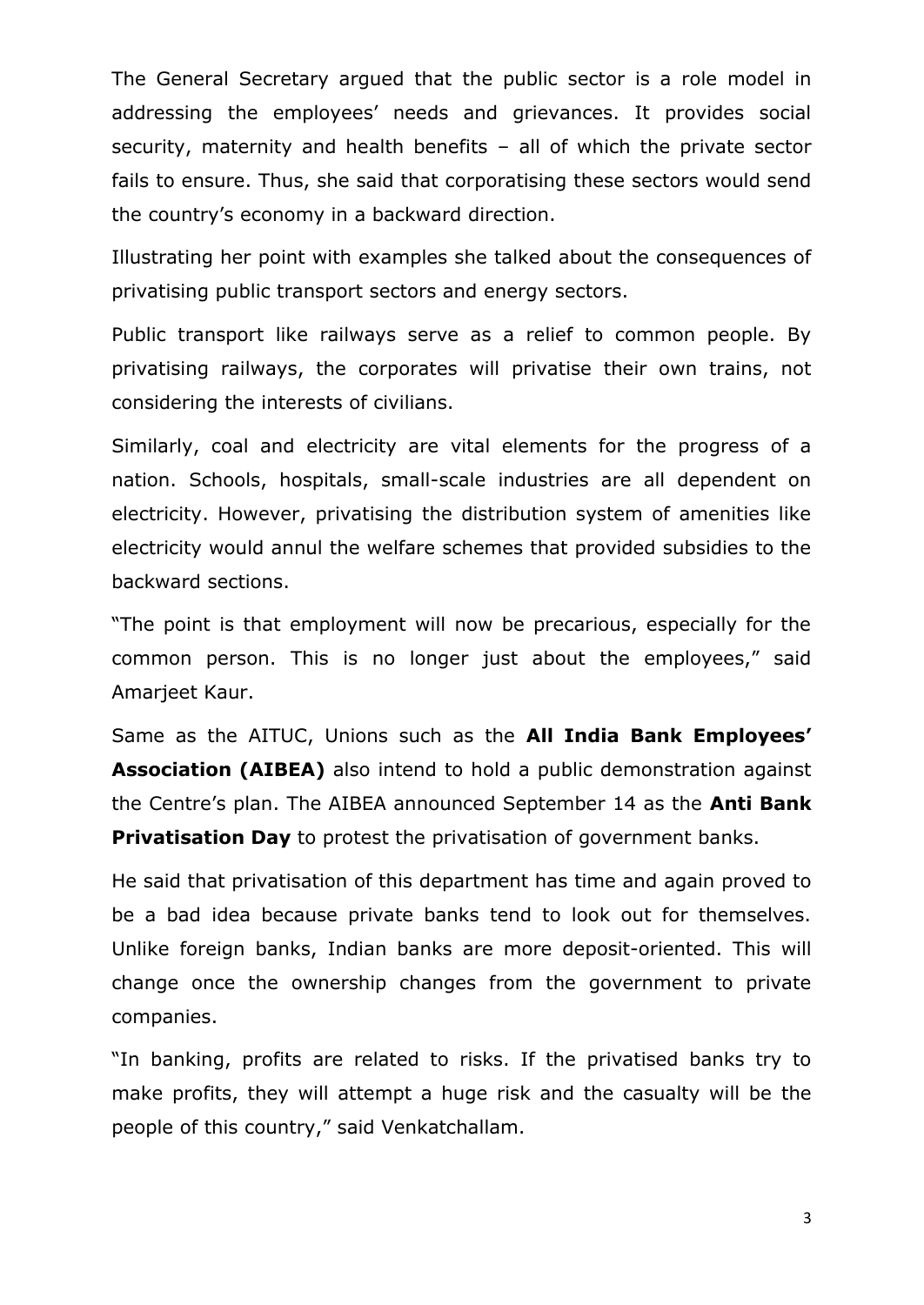He emphasised that banks have a socio-economic meaning in India. Moreover, public banks ensure safe utilisation and protection of money and create job opportunities. Neither of these aspects are guaranteed in privatised banks, said Venkatchallam.

He also pointed out that government banks provide farm loans essential for rural development. Since such investments do not garner huge profits, the private sector is less likely to offer these loans.

He also questioned the idea that banks should be privatised for viability because 97 percent of the bad loans incurred by the government banks belong to private entities.

"Simply recover the bad loans to recover the public sector. But banks must be allowed to serve the public," he said.

On the other hand, economist and Chairperson of the Jawaharlal Nehru University's Centre for Informal Sector and Labour Studies Dr Santosh Mehrotra argued that the government may have no other way than to privatise the public sector. He said that privatisation cannot be viewed as a mere black and white issue. Instead, each sector listed in the government's PSU list needs to be considered individually. He gave the example of Air India that would be hard-pressed for a reason not to be privatised.

In case of banks, he pointed out that the Centre has been unable to solve the issue of Non-Performing Assets NPAs) to the extent that the Reserve Bank of India (RBI) has already begun planning for higher NPAs in the future.

"If government doesn't divest government banks then how will they compete with private banks," he asked.

Regarding the privatisation of the electricity distribution system, he pointed out that many parts in this sector had already been privatised. Additionally, the Electricity Boards had proved to be inefficient.

Referencing such incidents, he said that the discussion should focus on whether the individual department served as a burden to the current

4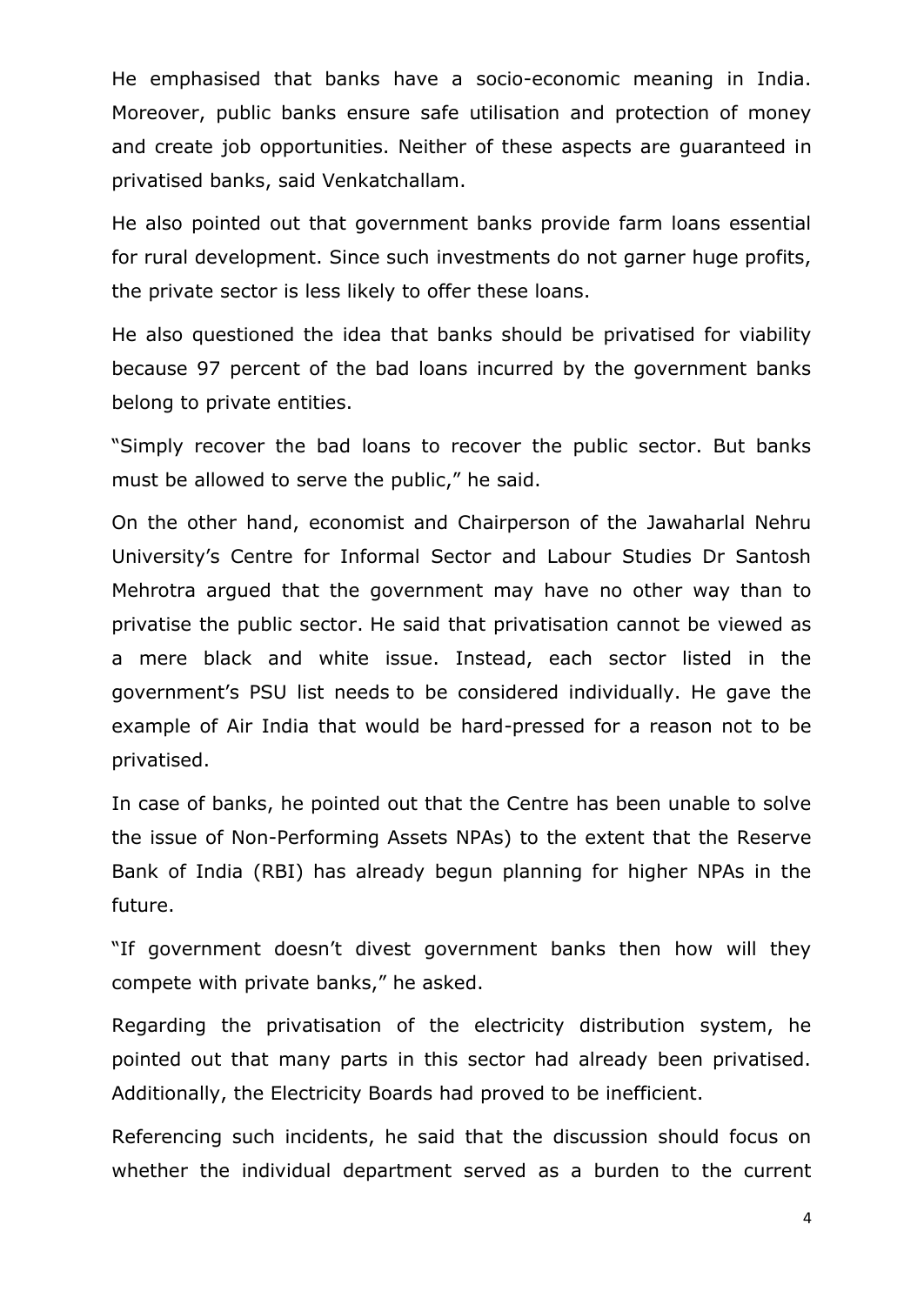economy. The first priority was to ensure the proper growth of the economy which the current government has failed to do. Thus, the collapse of job growth brought us to such a situation.

When asked about the protests by the employees in the public sector, Mehrotra said that the shedding of workers should be done in a humane manner but that the current economy had made the protests inevitable.

### **Economy needs the 'growth vaccine'**

# [P Vinod Kumar/M Suresh Babu](https://www.thehindubusinessline.com/profile/author/P-Vinod-Kumar-M-Suresh-Babu-137787/) | September 08, 2020

#### *For this to happen, both the Government and RBI should shed their shibboleths by deploying more unconventional as well as new tools*

Finally, there is some clarity about where the economy stands now and where it is headed to. At 23.9 per cent contraction during the April-June quarter of this fiscal, the Indian economy earned the unenviable sobriquet of 'one of the fastest shrinking larger economies in the world', shedding the tag of 'one of the fastest growing larger economies in the world' which it was touting until recently.

The estimates published by the NSO are bound to come under fire from several quarters for the insufficient data points, leading to inaccurate estimates; they nevertheless show how deep the viral infection runs into the economy.

If the Q1 GDP numbers are worrying, incoming data shows that the Covid-induced contraction in the economy may well spill over to the next few quarters as State governments are bound to announce more localised lockdowns in the wake of the fast spreading viral infection. In other words, India is now staring at the spectre of a prolonged recession contraction in economic growth over three quarters — putting lives and livelihood of millions of people at risk.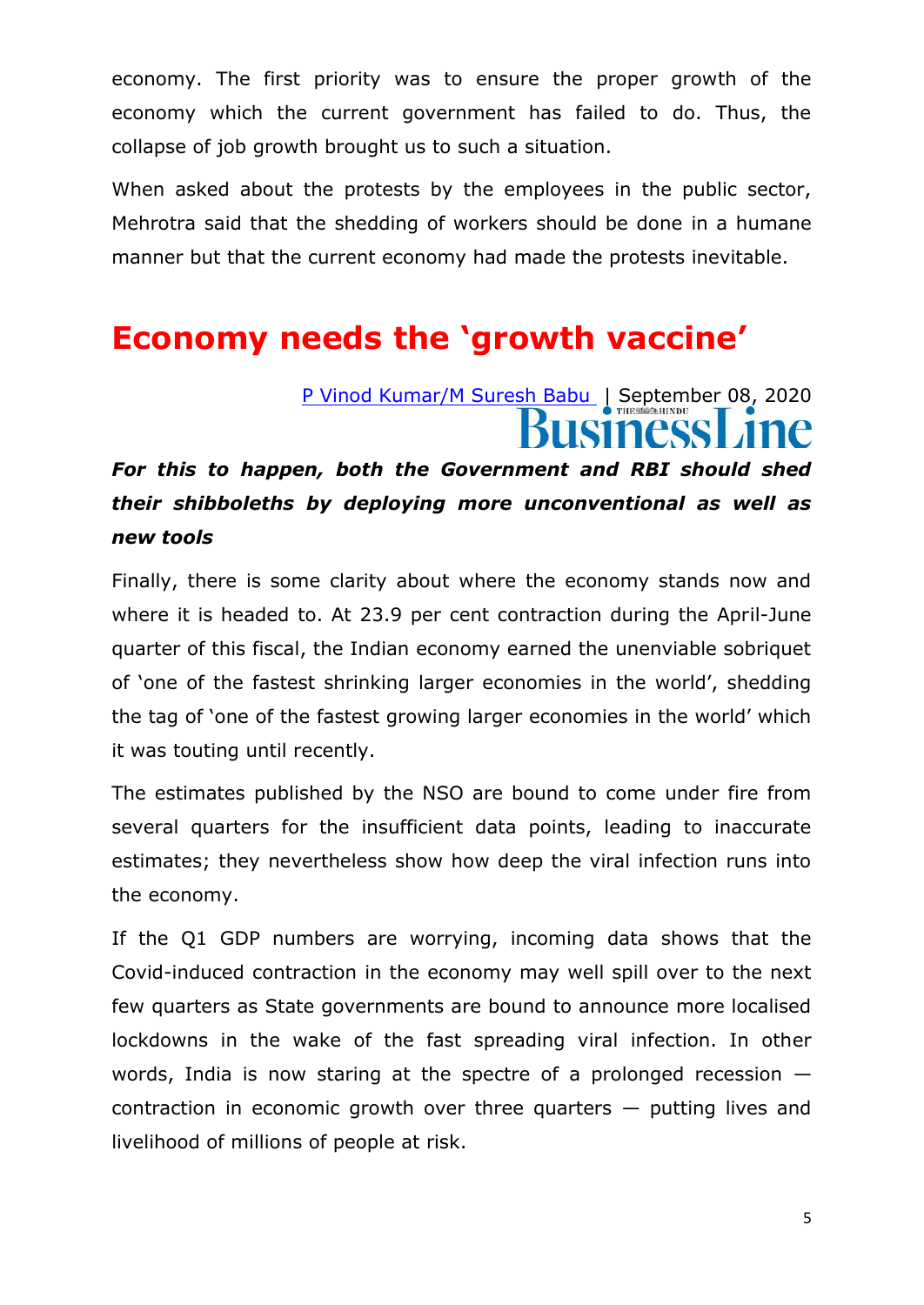Though this may sound alarmist, it mirrors the thinking of many realistic economists, cutting across a whole spectrum of economic and political thinking. By merely invoking the 'extraordinary situations' clause the Government cannot wash its hands off from the morass in which the economy is in now. In fact, there were ample warning signs about a structural slowdown in the economy for the Government to see and act. Arguably, the Covid-19 pandemic has just accelerated the economic contraction that in fact started a full fiscal year before.

That being debatable, the issue that needs urgent attention is how to cushion the deep dive in economic growth and kick-start the economy without any more procrastinations or delays. This is of paramount importance, as the fall in growth is much more broad-based than expected and the latest numbers point to the fallacy of 'Bharat' coming to the rescue of the economy as the so-called 'green shoots' are vanishing as the virus started engulfing the hitherto immune hinterlands.

The policy response should happen at three levels  $-$  political, fiscal as well as on the monetary front. To begin with, the Central Government, which enjoys huge political capital, should start building bridges with the opposition parties and State governments to evolve a consensus on policy reactions to avert an impending recession before it is too late.

Second, it only needs straightforward analysis to understand that unconventional tools are the need of the hour and such a change in thinking could help the Centre to shed its fiscal fundamentalist view and increase public expenditure, which seems to be the only way out from the contraction.

The RBI, on its part, should shed its tunnel view on inflation management and adopt a new framework to conduct monetary policy that supports growth, giving the Centre enough headroom for fiscal expansion going forward. Keeping a mere accommodative stance is no longer sufficient. The apex bank should expand its second mandate of banker to the Government by helping it raise resources from the markets  $-$  both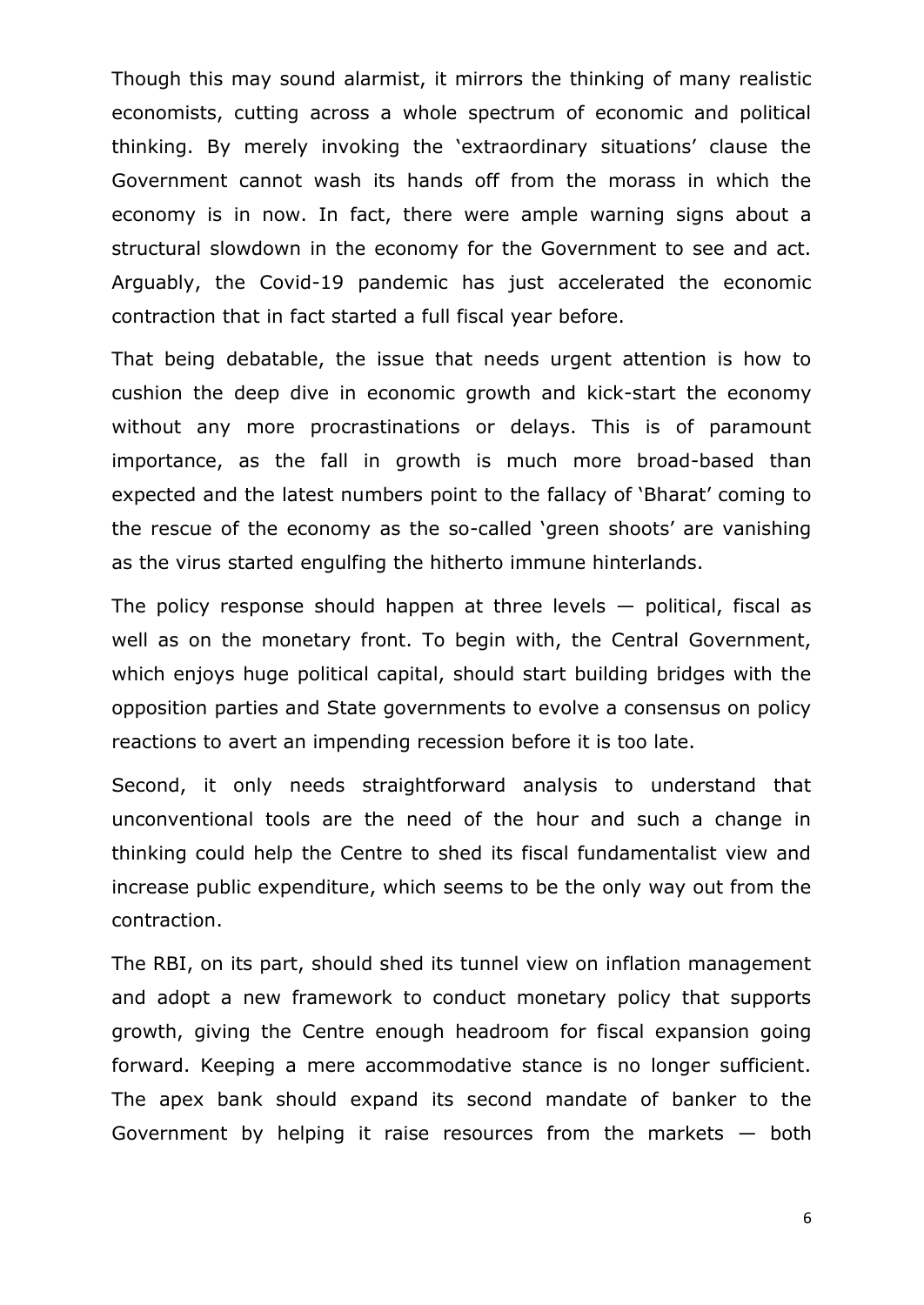domestic and global  $-$  if not monetising the deficit which incidentally is in sync with the thinking of most central banks across the world.

The deployment of such unconventional tool-kits are important from many angles. First, the famed fable of the recent India growth story evolved around the singular theme of consumption. With pandemic leading to massive job losses and income destruction, the Government has to breathe new life into the core consumption unmindful of deficit numbers.

Research has unequivocally showed that in a shrinking economy accelerated public spending will revive the overall consumption with private consumption catching up with a lag.

Two, an investment-led growth may be an ideal scenario, but it may be risky to believe that such an episode will play out when the economic activity is collapsing since most industries are operating well below their installed capacity. Therefore, touting about a `V'-shaped recovery may be construed as nothing but bravado in these difficult times.

Third, a revival in private consumption is not in sight since households have cut back on their discretionary spending in the wake of income loss. Therefore, the Government is forced to find resources to maintain household consumption by rolling out direct and/or indirect income supporting measures.

It is indeed a truism that the Government is staring at a fiscal cliff with revenues diving to historical lows forcing it to cut back on even budgetary expenditure. But paring down government spending at this juncture may cost the economy dearly as it dries up the only robust source of expenditure that meaningfully translates into job creating and income generating measures.

If domestic resource crunch is the issue, then the Government can look beyond the borders to raise money by attracting foreign savings. It may be in order here to point out that the record run up in stocks in the past few months was fuelled by a massive inflow of foreign money into the markets. With the rupee remaining as one of the best-performing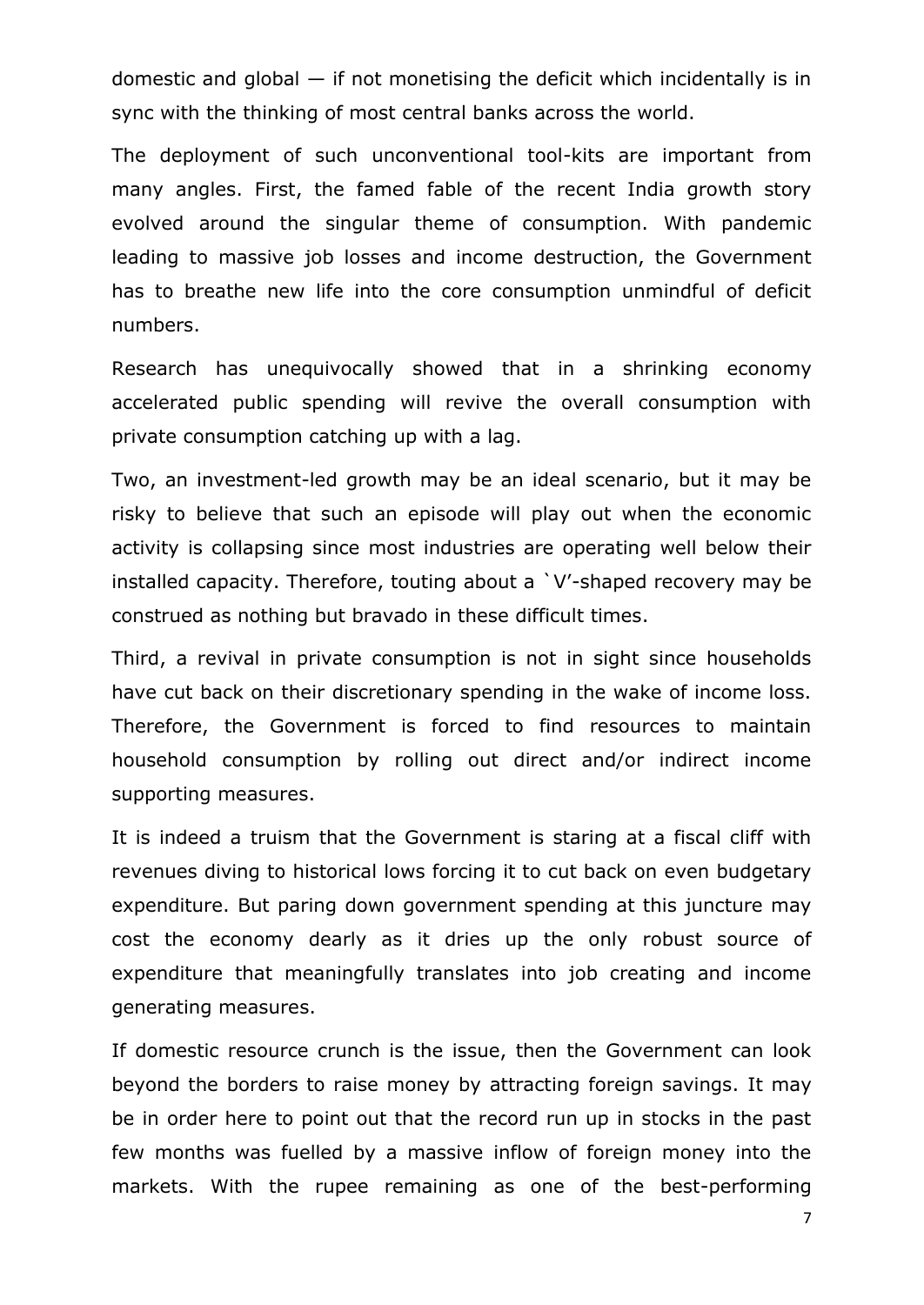currencies among the emerging markets and interest rates in developed nations ruling at near zero levels and expected to remain there for some time to come, India could attract this surplus global liquidity into the system with ease, provided economic growth picks up in the immediate term.

On the balance, it is clear that growth is the vaccine that the economy needs to prevent it from sinking into a deep-rooted recession. And this vaccine should not be limited to stimulus but should work as a steroid. However, for this to happen, both the Government and RBI should shed their shibboleths by deploying more unconventional as well as new tools. Else, it will be tantamount to disregard of duty to the people by a Government which still enjoys popular support.

### **Is interest waiver on moratorium fair?**

## [Radhika Merwin](https://www.thehindubusinessline.com/profile/author/Radhika-Merwin-14558/) | September 08, 2020 usiness Line

#### *It will be unfair on banks, which are already burdened by bad loans and poor earnings. Depositors' interest may also be at risk*

When the RBI sought to provide a respite to borrowers by allowing lenders to offer a six-month moratorium on loan repayment, little did it expect that its move would boomerang and land it in a pickle, and even threaten the very financial stability of the banking system.

But as it stands the matter, which began with a plea seeking interest waiver on loan moratorium in March, has not only dragged on (remarkably) for the past six months, but now puts banks (already roiled by the bad loan menace and a flurry of scams), depositors (whose faith in banks hangs by the merest thread) and the regulator (struggling to restore the banking system) in a perilous situation.

All eyes are now on the Supreme Court's final decision. Should banks grant moratorium with interest waiver?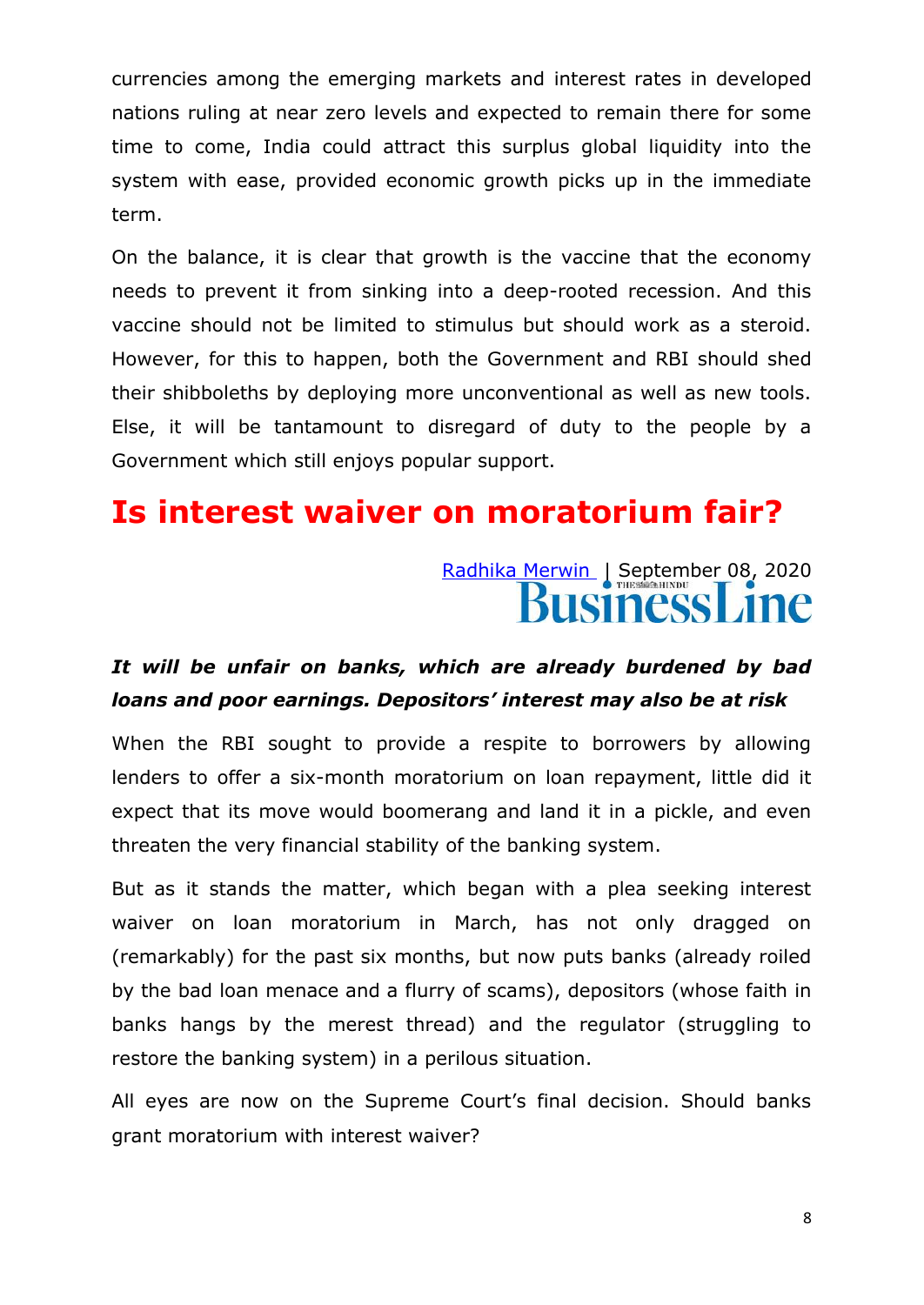Or, at least waive interest on interest on the deferred EMIs during the moratorium period? Either outcome can have a severe impact on the banking sector.

#### **Moratorium is not a waiver!**

The arguments put forth for the interest waiver are explicable. The moratorium measure was intended to offer respite to borrowers. Yet, banks continuing to charge interest on such loans during the moratorium period, has increased the financial burden of borrowers — substantially higher interest over the tenure (now extended) of the loan. But isn't that how all moratoriums operate? Moratorium, by definition, is the temporary postponement of payment of interest/principal/instalments, and *not* a waiver of loan repayments.

Remember, even under the Centre's credit guarantee scheme, while there is a one-year moratorium on the principal, interest is payable during this period. Even in the case of the US Fed's Main Street Lending Programme to support small-and-medium sized businesses, while no principal is paid in the first or second year, the deferred interest is capitalised and added to the principal amount. In effect, there is no escaping interest payment under a moratorium!

#### **Waiver can hit banks**

Even if one were to argue that the pandemic has brought on extraordinary stress on individuals and companies, how is it the banks' remit to bear the burden on interest waiver? And, how does one ensure that depositors' interests are safeguarded while banks forego a major portion of their income?

Banks are in the business of lending and they rely heavily on large deposits. They repay deposits largely from the money returned by borrowers. With bad loans in many banks at over 14 per cent (up to a fourth in a few), if the interest on loans under moratorium were to be waived, it could gravely hurt depositors.

At the overall system level, while the proportion of the moratorium book declined significantly from 25-30 per cent initially to about 10-20 per cent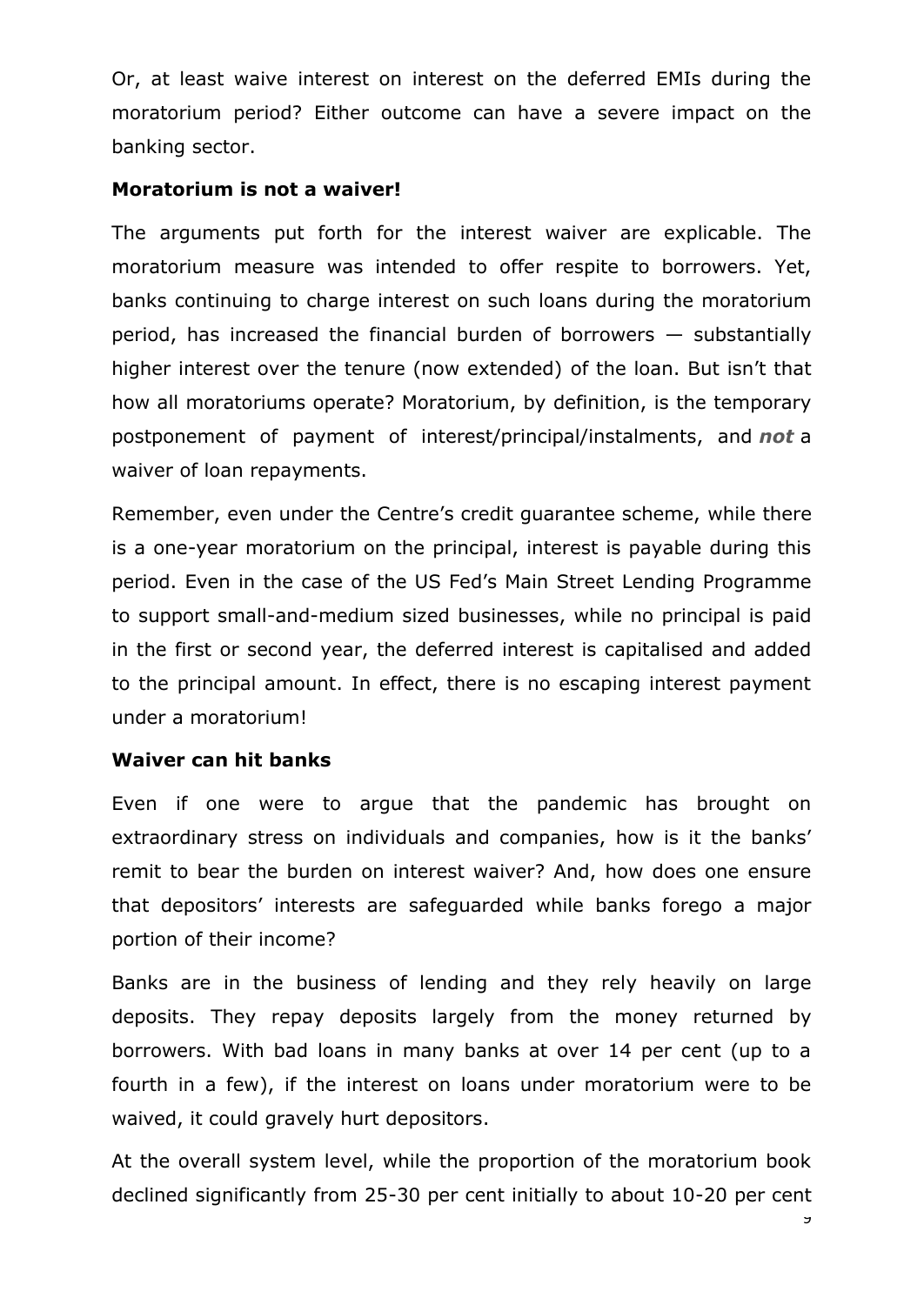(according to banks' June quarter results), the book is still sizeable. Total advances as of August stood at about Rs.102-lakh crore.

At an average rate of 20 per cent, loans under moratorium would be about Rs.20-lakh crore. At 10 per cent lending rate, the interest for six months on the moratorium book would add up to Rs.1.04-lakh crore. This is about one-fourth of banks' net interest income (all listed banks in FY20), and one-tenth of banks' net worth. A tidy sum to just forego! In fact, for some banks, given the higher proportion of loans under moratorium and higher yields on loans (12-14 per cent), the interest for six months works out to 40-50 per cent of the profit before tax (based on FY20 numbers).

Now, let us look at deposits. To fund the Rs.102-lakh crore loans, banks would ideally have about Rs.120-lakh crore of deposits (CRR at 3 per cent and SLR at 18 per cent). Let us assume that banks pay an average of 6 per cent interest on deposits — about Rs.7 lakh crore of interest outgo. If we assume 11-12 per cent NPA levels (that shrinks banks' interest income) and entire waiver of interest on moratorium book, then banks' interest income (on advances) would just about cover interest on deposits.

If a large portion of the moratorium book goes bad, then banks' ability to pay depositors would debilitate further.

As it is, banks have been recognising interest income on loans under moratorium on accrual basis for the past six months, even as the interest on deposits has amounted to actual cash outflow.

Hence, there may already be an issue of cash flow mismatch for certain banks.

#### **Interest on interest**

What about letting go of just the interest on the interest accrued? This has been the other issue raised by the Supreme Court. If we look at system-level numbers, then waiving interest on interest may not appear too much of a blow to banks. It could probably have an impact of about Rs.3,000-4,000 crore at best to banks' interest income.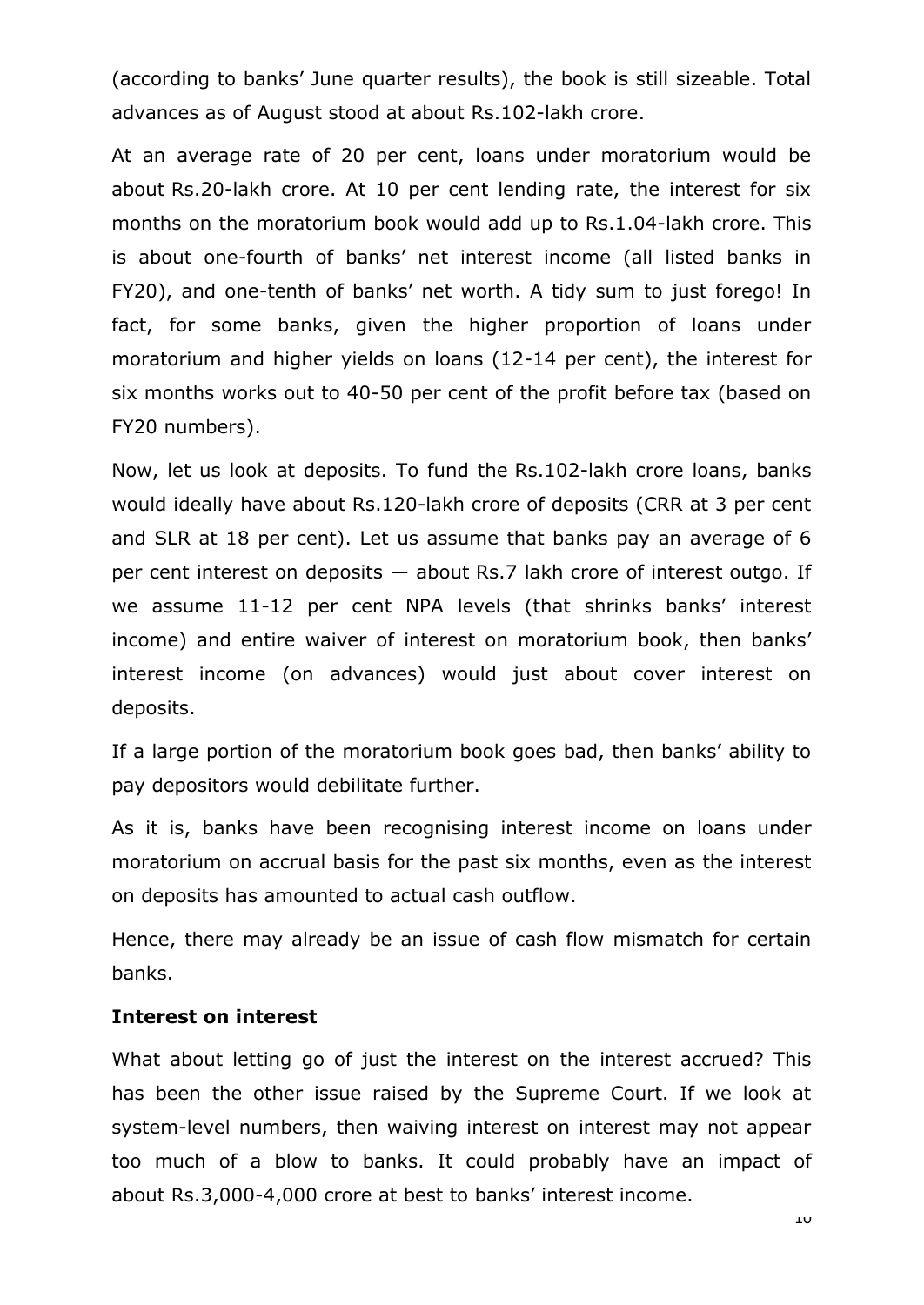But that would be too simplistic an argument. For starters, waiving interest on interest goes against the basic tenets of finance. A loan EMI comprises principal repayment and an interest component. Hence, EMI deferment should ideally result in the unpaid interest being added to the principal amount, and borrowers having to pay interest on this increased amount. This is the basis of the compounding principle. Would depositors be willing to let go of the accumulated interest (compound interest) during the moratorium period?

Also, while the overall system level impact may seem less onerous, for certain banks the burden could be more. This is because in a large ticket long tenure loan, for instance a home loan, the percentage of principal repaid in the initial years is relatively low and the interest burden is much higher. Hence, in such cases, wavier of interest on interest would pinch banks quite a bit. Then, of course, any waiver full or partial at this point in time would be morally wrong, for the simple reason that there are borrowers who have continued to pay their EMIs despite hardships. An across-the-board waiver would ruin the credit behaviour (just as in the case of agri loans).

#### **Over to restructuring**

Rather than undermine the commercial decisions of banks and force them to forego interest income  $-$  as such, interest on advances has declined for many banks in the past two years  $-$  it would be prudent to let banks use the RBI's one-time restructuring tool to aid harrowed borrowers.

Here again, banks should be allowed to formulate their own internal criteria and policies. Rise in delinquencies, muted credit growth and increase in provisions are a given, which have already put banks' earnings and capital at risk. If banks have to normalise quickly and aid the recovery in the economy through increased lending, they have to be commercially viable. Let us not rock an already rickety boat.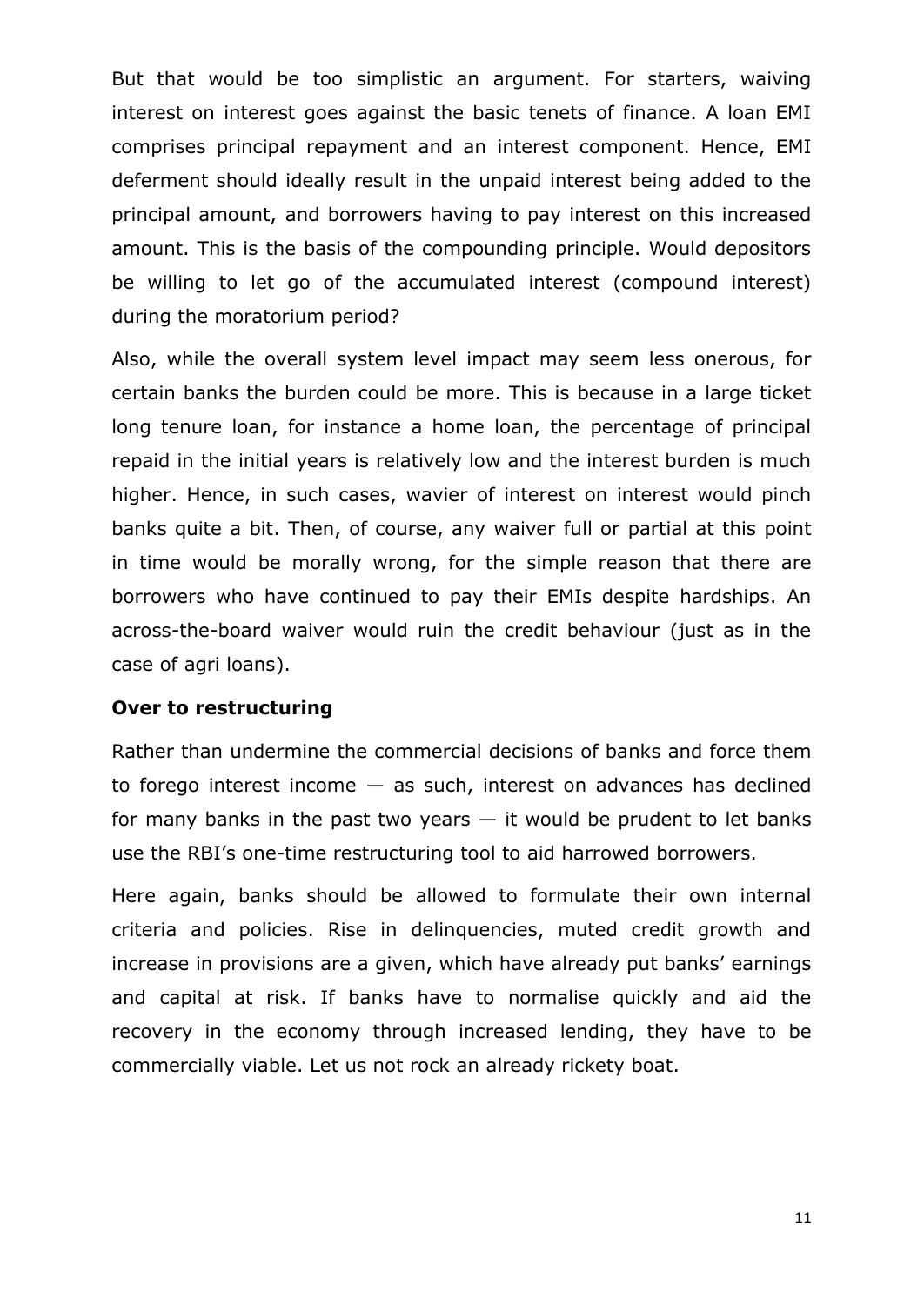## **Rejig of Covid-hit loans: RBI sets 5 key norms for lenders based on Kamath panel recommendations**

### [Our Bureau](https://www.thehindubusinessline.com/profile/author/Our-Bureau-15447/) Mumbai | September 07, 2020 usiness **L**

The Reserve Bank of India has specified five key financial parameters that lenders must consider before finalising resolution plans (RP) for eligible borrowers in 26 sectors, ranging from auto to trading, to mitigate the impact of Covid-related stress.

The financial parameters relating to leverage, liquidity and debt serviceability are based on the recommendations of the Expert Committee, headed by former ICICI Bank chief KV Kamath, on a ‗Resolution Framework for Covid-related stress'.

In August, the RBI had permitted one-time restructuring of corporate advances and personal loans amid concerns of a spike in bank NPAs due to the Covid-19 pandemic.

Besides auto and trading, the major sectors for which the parameters (ceilings or floors, as the case may be) have been prescribed include aviation, construction, consumer durables/FMCG, corporate retail outlets, gems and jewellery, hotel, restaurants, tourism, power, and real estate.

The five financial parameters are: Total Outside Liabilities (TOL)/Adjusted Tangible Net Worth (ATNW); Total Debt/EBITDA; Current Ratio; Debt Service Coverage Ratio (DSCR); and Average DSCR.

Under the RBI's framework, only borrowers classified as standard and with arrears of less than 30 days as on March 1, 2020 are eligible for resolution.

#### **Other sectors**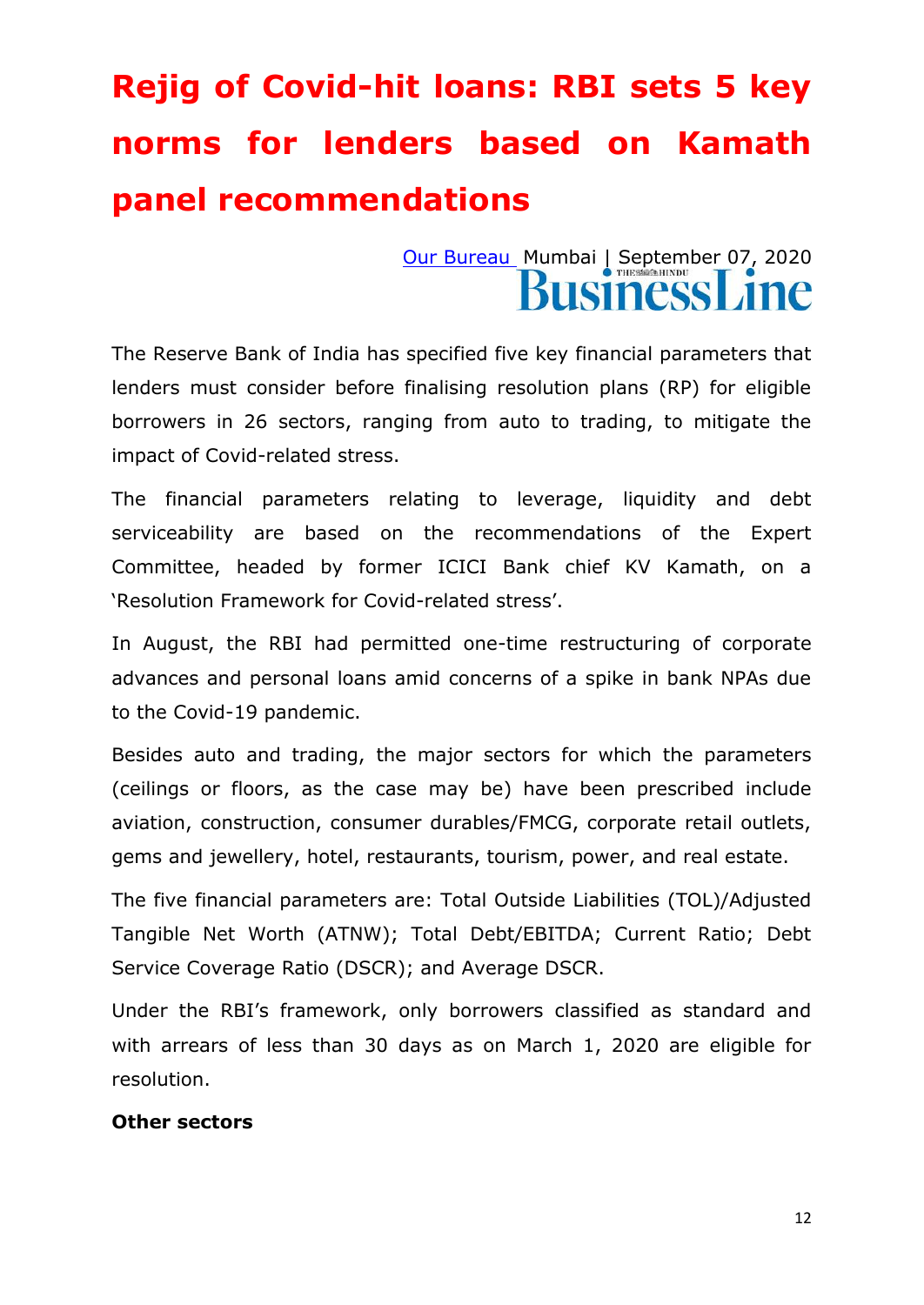Where sector-specific thresholds have not been specified, lending institutions shall make their own internal assessments regarding TOL/ATNW; and Total Debt/EBITDA.

However, the current ratio and the DSCR in all cases shall be 1.0 and above, and ADSCR shall be 1.2 and above.

The central bank said lending institutions are free to consider other financial parameters as well while finalising the resolution plan apart from the mandatory five key ratios and the sector-specific thresholds prescribed.

#### **Graded approach**

Given the varying impact of the pandemic on sectors/entities, the RBI said the lending institutions may, at their discretion, adopt a graded approach depending on the severity of the impact on the borrowers, while preparing or implementing the resolution plan. Such an approach may also entail classification of the impact on the borrowers into mild, moderate or severe, as recommended by the Committee.

India Ratings has estimated that around 7.7 per cent (Rs.8.4-lakh crore) of the total bank credit as at end-March 2020 from corporate and noncorporate segments could get restructured under the Covid resolution framework.

## **'Global economy to contract 4.4%, China to grow at 2.7%'**

[PRESS TRUST OF INDIA](https://www.thehindu.com/profile/author/PRESS-TRUST-OF-INDIA-6101/) NEW DELHI, SEPTEMBER 08, 2020

#### *Fitch sees 'positive global spillovers' from China's recovery*

Fitch Ratings on Tuesday projected global GDP to contract 4.4% in the current year, but revised upwards China's growth estimate to 2.7% for 2020.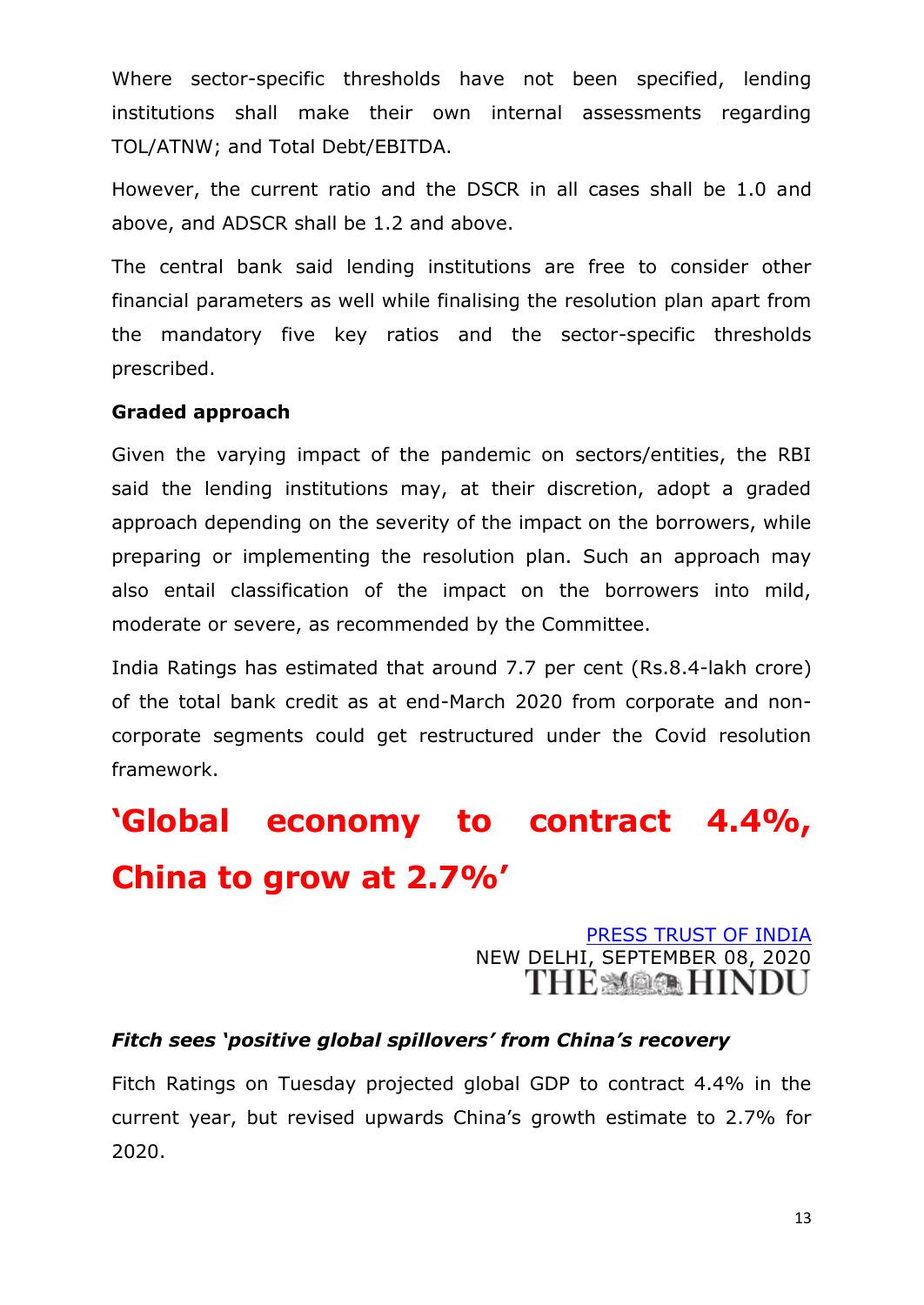In its September update to the Global Economic Outlook (GEO), Fitch Ratings cut its 2020 GDP forecast for emerging markets, excluding China, to (-)5.7%, from (-)4.7% estimated in June, mainly on account of a huge downward revision to India GDP forecast for the financial year ending March 2021.

Fitch has slashed India's growth projection to (-)10.5% from (-)5% estimated earlier after official data released last week showed the April-June 2020 quarter GDP contracted by 23.9%.

#### **'Limited fiscal support'**

"India imposed one of the most stringent lockdowns worldwide in 2Q20 (April-June) and domestic demand fell massively. Limited fiscal support, fragilities in the financial system, and a continued rise in virus cases hamper a rapid normalisation in activity," Fitch said.

It projected the U.S. GDP to contract 4.6% in 2020, less than the 5.6% decline it had forecast in June.

Fitch revised China's GDP growth forecast to 2.7%, from 1.2% in June, following the stronger-than-expected April-June outturn and continuing recoveries in investment, housing and exports.

"It is important not to underestimate the positive global spillovers that will flow from China's recovery," the ratings agency said.

## **India Ratings revises country's GDP growth projection to negative 11.8%**

[PTI](https://www.thehindu.com/business/Economy/india-ratings-revises-countrys-gdp-growth-projection-to-negative/article32549828.ece) MUMBAI, SEPTEMBER 08, 2020

#### *The agency, however, expects India's GDP to rebound and grow at 9.9% year-on-year in FY22 mainly due to the weak base of FY21*

Domestic rating agency India Ratings and Research on Tuesday revised the country's FY21 GDP growth forecast to -11.8% from -5.3% earlier.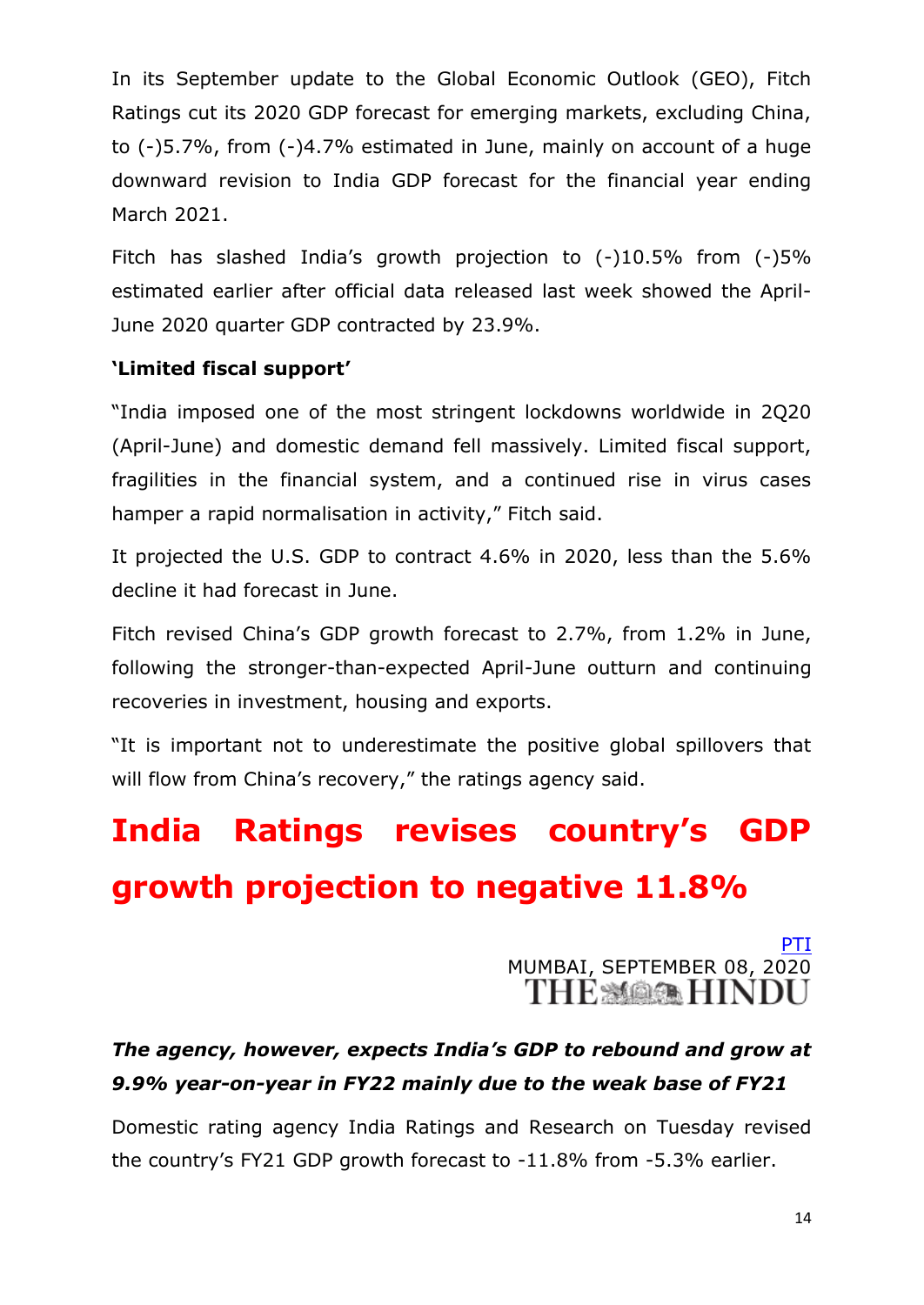The agency, however, expects India's gross domestic product (GDP) to rebound and grow at 9.9% year-on-year in FY22 mainly due to the weak base of FY21.

India Rating's FY21 GDP growth forecast of -11.8% will be the lowest GDP growth in the Indian history (GDP data is available from FY-1951) and sixth instance of economic contraction, others being in FY-1958, FY-1966, FY-1967, FY-1973 and FY-1980, the rating agency said in a report.

The previous lowest was -5.2% in FY80, it said.

The agency said the -23.9 per cent growth in the first quarter of FY21 is the first contraction in quarterly GDP data series which has been made available in the public domain since the first quarter of FY98.

It estimates economic loss in FY21 to be Rs.18.44 lakh crore.

According to the agency, the retail and wholesale inflation is expected to come in at 5.1% and -1.7%, respectively, in FY21.

## **Coronavirus | Indian economy to contract 10.5%, says Fitch Ratings**

[PTI](https://www.thehindu.com/business/Economy/coronavirus-indian-economy-to-contract-105-says-fitch-ratings/article32550771.ece) NEW DELHI, SEPTEMBER 08, 2020

#### *In the first quarter of current fiscal, India's GDP contracted by 23.9%*

Fitch Ratings on Tuesday slashed India's FY21 growth projection to - 10.5%, from -5% estimated earlier, saying the continued spread of the virus and imposition of sporadic shutdowns across the country has disrupted economic activity.

In the first quarter of current fiscal, India's gross domestic product (GDP) contracted by a massive 23.9%.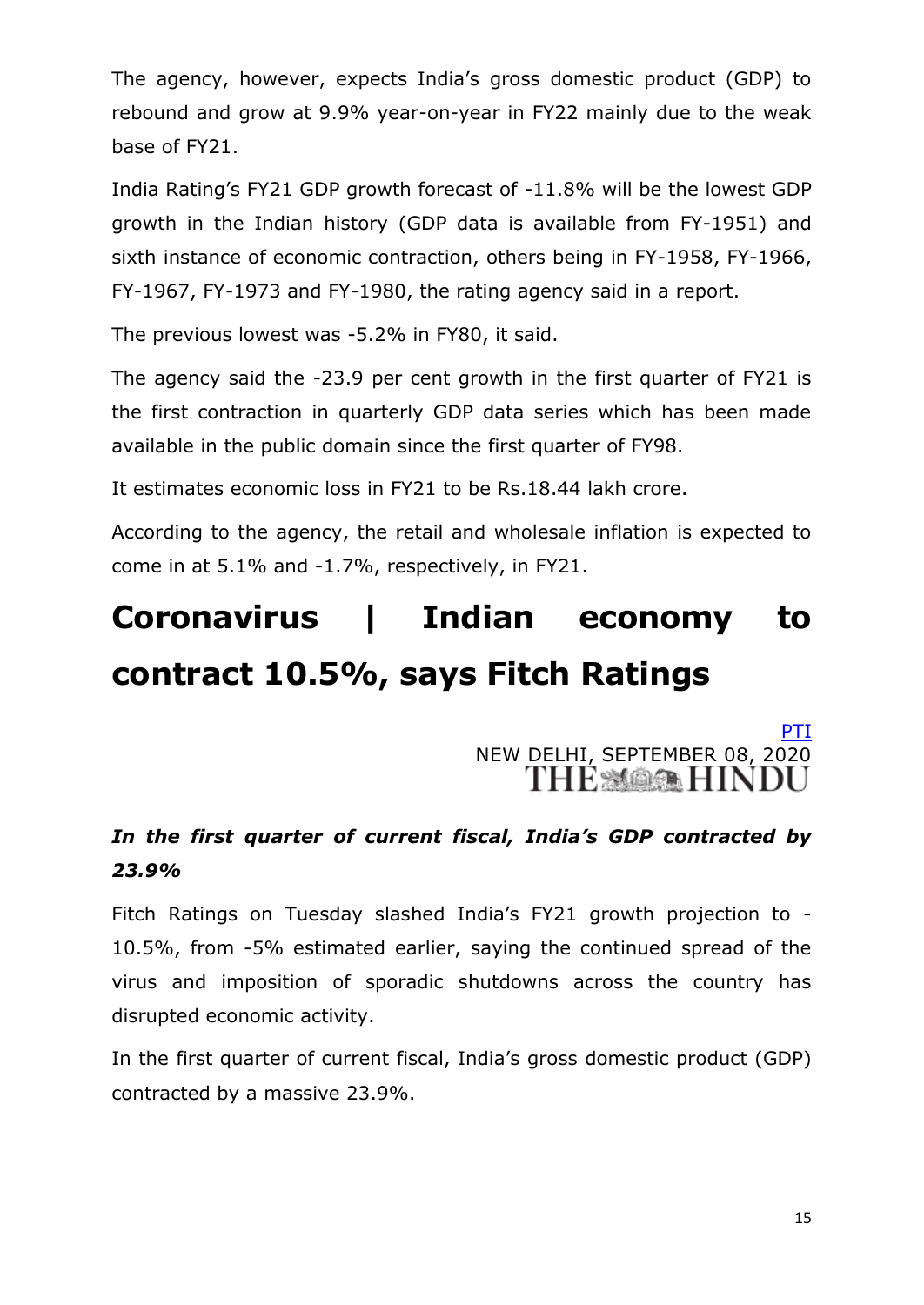Fitch said India recorded one of the sharpest GDP contractions in the world in the April-June quarter, but noted that growth should rebound strongly in the July-September period amid re-opening of the economy.

However, there are signs that the recovery has been sluggish and uneven, it said.

In it's September update of the Global Economic Outlook (GEO), Fitch said, the deepest recessions were in India, the U.K. and Spain - countries that saw particularly large shocks in daily mobility data on visits to retail and recreation venues, and where lockdowns were stringent and longlasting throughout 2020 (April-June).

It said multiple challenges are holding back growth recovery, both in the short and medium term.

"New cases of the coronavirus continue to increase, forcing some States and Union Territories to re-tighten restrictions... The continued spread of the virus and the imposition of sporadic shutdowns across the country depress sentiment and disrupt economic activity," Fitch said.

It further noted that the severe fall in activity has also damaged household and corporate incomes and balance sheets, amid limited fiscal support.

Also a looming deterioration in asset quality in the financial sector will hold back credit provision amid weak bank capital buffers.

Furthermore, high inflation has added strains to household income and supply-chain disruption and excise duties increases have caused prices to rise. It projected inflation to slow amid weak underlying demand, easing supply-chain disruption and a good monsoon.

"We have slashed our GDP forecast for this fiscal year to - 10.5%, a huge revision of - 5pp (percentage points) compared to the June GEO. We expect the shortfall of activity relative to our pre-virus forecast to be 16% by early 2022," Fitch said.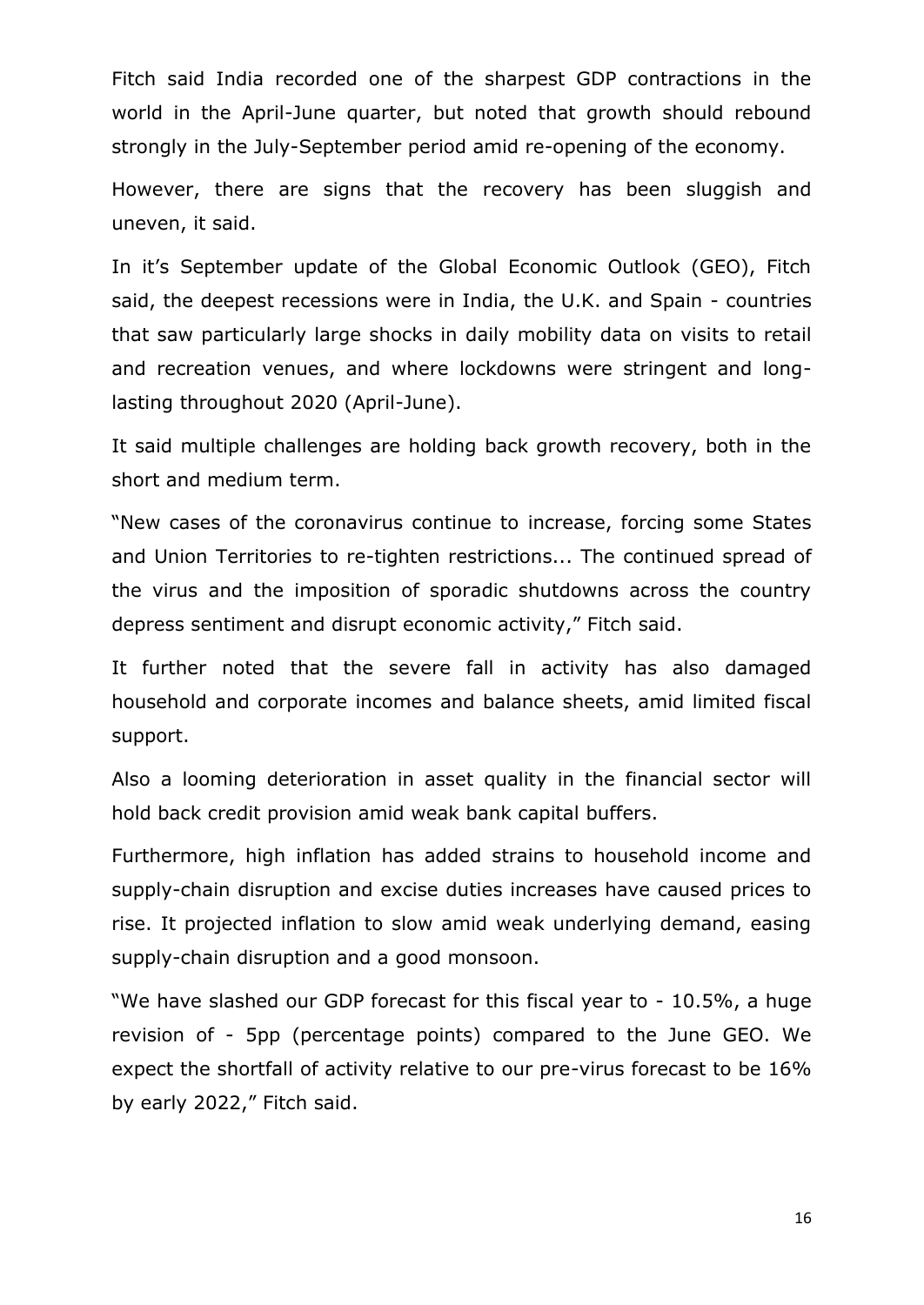GDP growth is likely to be - 9.6% in July-September, - 4.8% in October-December and 4% in January-March quarter this fiscal, as per Fitch projections.

For the next fiscal, Fitch estimated Indian economy to grow 11%.

Separately, India Ratings and Research, the India arm of Fitch Ratings, on Tuesday revised India's GDP growth forecast to - 11.8%, from - 5.3% earlier.

Fitch said the pandemic has become more prevalent in emerging market countries excluding China as the year has progressed. Brazil, Russia and India now have some of the highest coronavirus caseloads in the world.

"India imposed one of the most stringent lockdowns worldwide in 2020 and domestic demand fell massively. Limited fiscal support, fragilities in the financial system, and a continued rise in virus cases hamper a rapid normalisation in activity.

"The double-digit growth rate we expect for 2021-2022 simply reflects the low base in 2020 — we do not expect GDP to return to pre-virus levels until 1Q22 (January-March. 2022)," Fitch said.

## **Supreme Court extends date for banks to recognise Covid-shock bad loans**

[Bloomberg](https://www.thehindubusinessline.com/profile/author/Bloomberg-20788/) | September 10, 2020

#### *Government gets two more weeks to provide relief; move delays clarity on NPAs*

The Supreme Court on Thursday extended the relaxation of rules over the classification of non-performing loans until further notice, delaying the disclosure of how much bad debt banks actually hold.

The three-judge bench headed by Justice Ashok Bhushan on Thursday gave the government two weeks to come up with relief measures for virus-hit businesses and said such a decision had to be put before the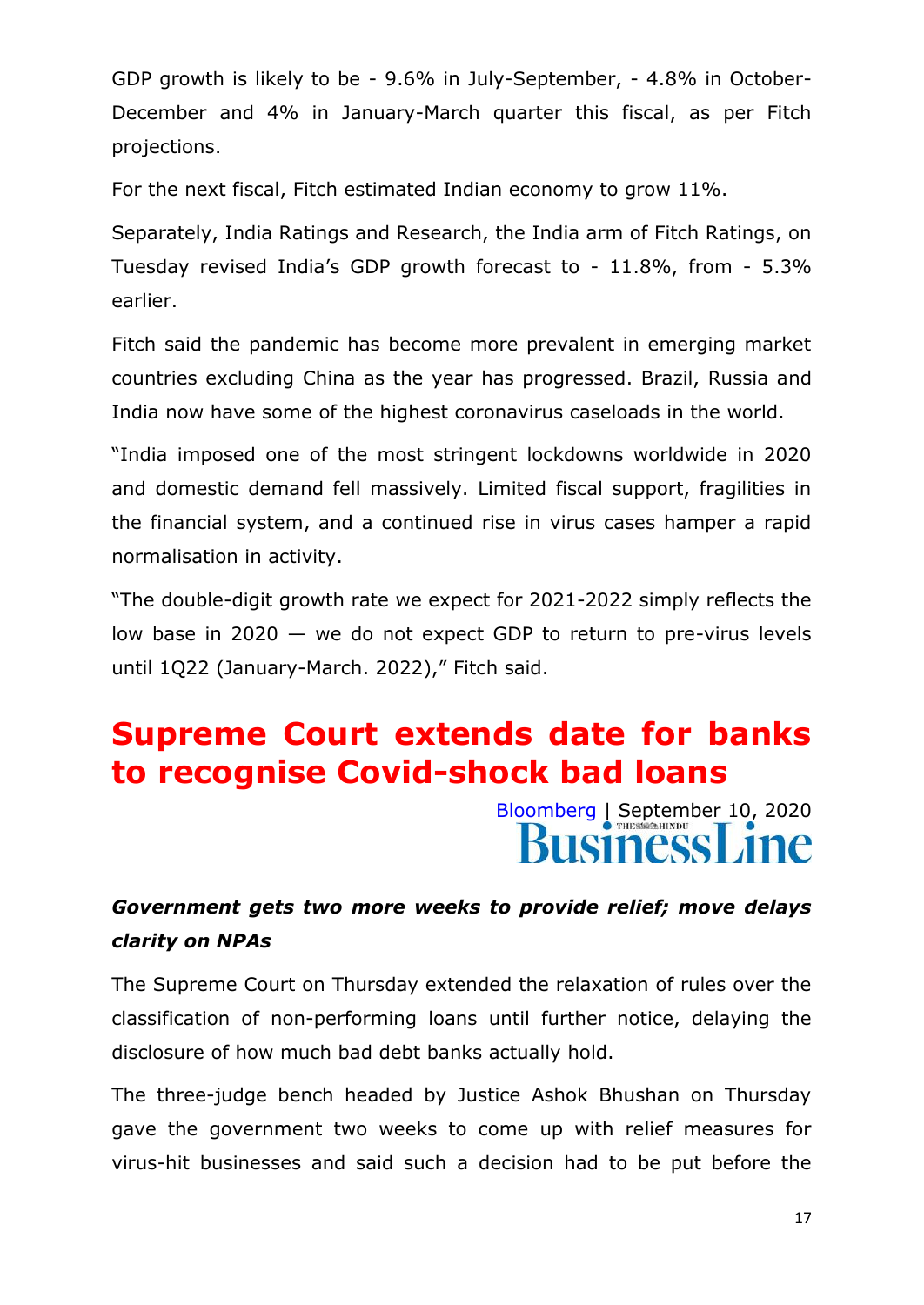court for consideration. It also reiterated that banks must not classify as bad any loans that were performing at the end of August until further order.

The hearing comes after a group of borrowers petitioned to stop banks from collecting interest during the loan moratorium that ended in August. The central bank had allowed lenders to excuse cash-strapped borrowers from paying instalments until August 31 and lenders to collect interest for the period the repayment was due once the moratorium ended.

After the moratorium ended, it was replaced by a longer-term loan restructuring program for up to two years. The central bank also set strict eligibility criteria for borrowers who had been hit hard by the economic fallout of the pandemic.

A delay in recognising problem loans means that bad debt could fester for longer in a nation that contracted 23.9 per cent in the June quarter, the most among the world's largest economies. That will add to the pile of India's non-performing debt, which is already the highest among major markets globally.

While borrowers accounting for more than a third of the outstanding loans sought a repayment holiday when the program was announced in late March, many did not go for an extension to the moratorium in May after realising the higher costs. That meant that the percentage of borrowers opting for a second loan holiday dropped to 18 per cent in June, according to estimates by Jefferies Financial Group Inc.

## **ECLGS: Banks' cumulative sanctions touch 54% of 3-lakh crore target, says report**

PTI Mumbai | September 10, 2020 **SINESS** 

Banks have cumulatively disbursed close to Rs.1.15 lakh crore to 24.70 lakh MSME accounts under the Rs.3-lakh crore targeted emergency credit line guarantee (ECLGS) scheme announced by the government in June to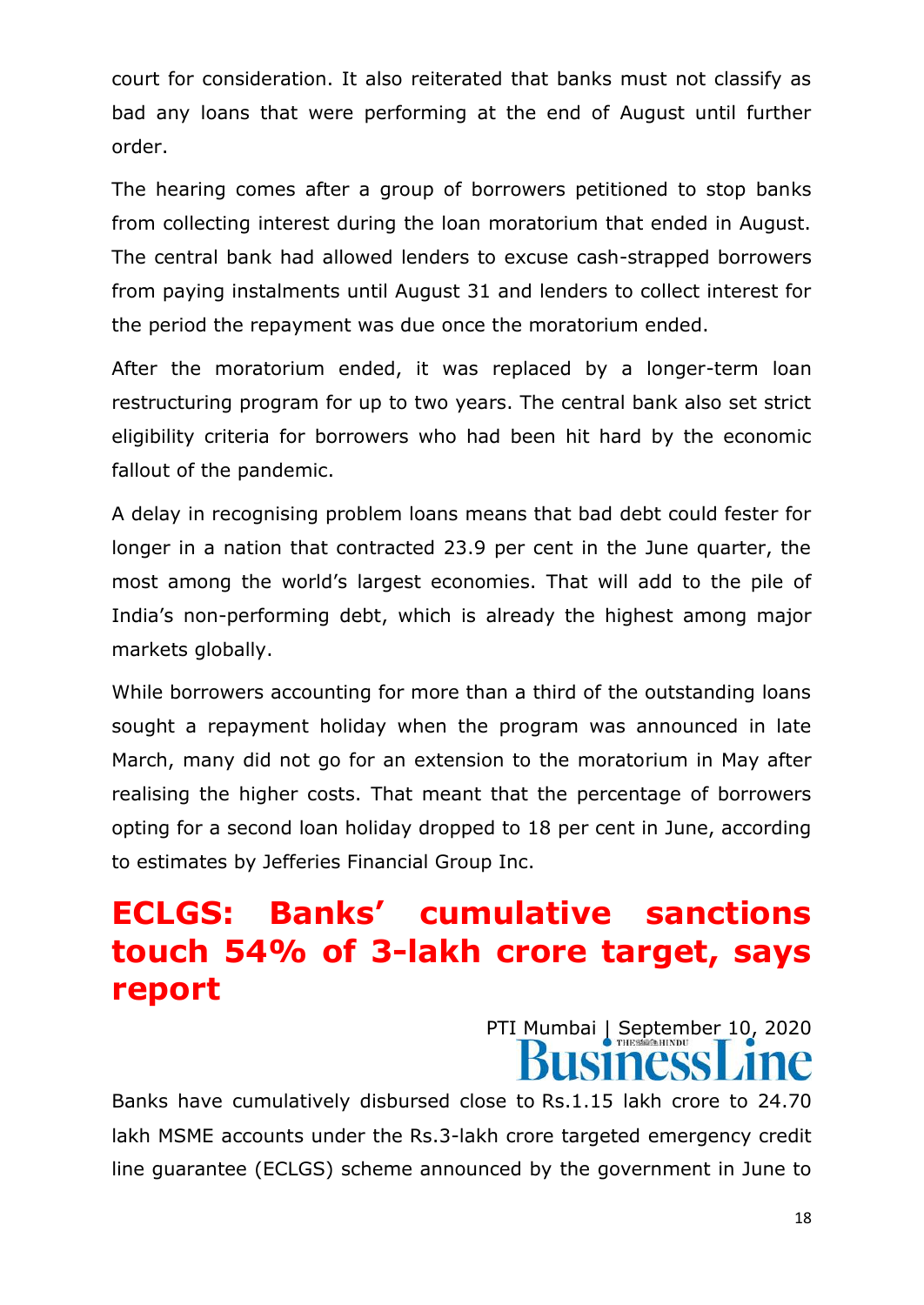help small businesses survive the pandemic shocks, according to a CARE Ratings report.

The cumulative sanctions touched 54 per cent or Rs.1.61 lakh crore of the target of Rs.3 lakh crore as of September 3, as per data collated by the agency.

"As of September 3, banks have together sanctioned Rs.1,61,018 crore to 41.94 lakh accounts and disbursed Rs.1,13,713 crore to 24.70 lakh accounts under the scheme. The cumulative sanction is 54 per cent of the total target of Rs.3 lakh crore," the report said.

The average sanction and average disbursement per account is Rs.3.84 lakh and Rs.4.60 lakh, respectively.

The share of state-run banks sanctions and disbursements in total sanctions and disbursements stood at 48 per cent and 55 per cent, while private banks share stood at 52 per cent and 45 per cent, respectively as of September, it said.

While state-owned banks sanctioned Rs.78,067 crore and disbursed Rs.62,026 crore, private ones sanctioned Rs.82,950 crore and disbursed Rs.51,687 crore.

State-run banks sanctioned Rs.78,067 crore to 33.68 lakh accounts and disbursed Rs.62,026 crore to 21.28 lakh accounts, with an average sanction and average disbursement of Rs.2.32 lakh and Rs.2.91 lakh, respectively, the report said.

Private ones sanctioned Rs.82,950 crore to 8.25 lakh accounts and disbursed Rs.51,687 crore to 3.42 lakh accounts with the average sanction and average disbursement at Rs.10.05 lakh and Rs.15.10 lakh, respectively, it said.

State Bank of India leads with sanctions and disbursements of Rs.24,389 crore and Rs.18,972 crore, respectively.

Maharashtra and Tamil Nadu continue to get the maximum sanctions at Rs.8,064 crore and Rs.7,817 crore, respectively, and disbursements at Rs.6,708 crore and Rs.6,150 crore respectively, it said.

19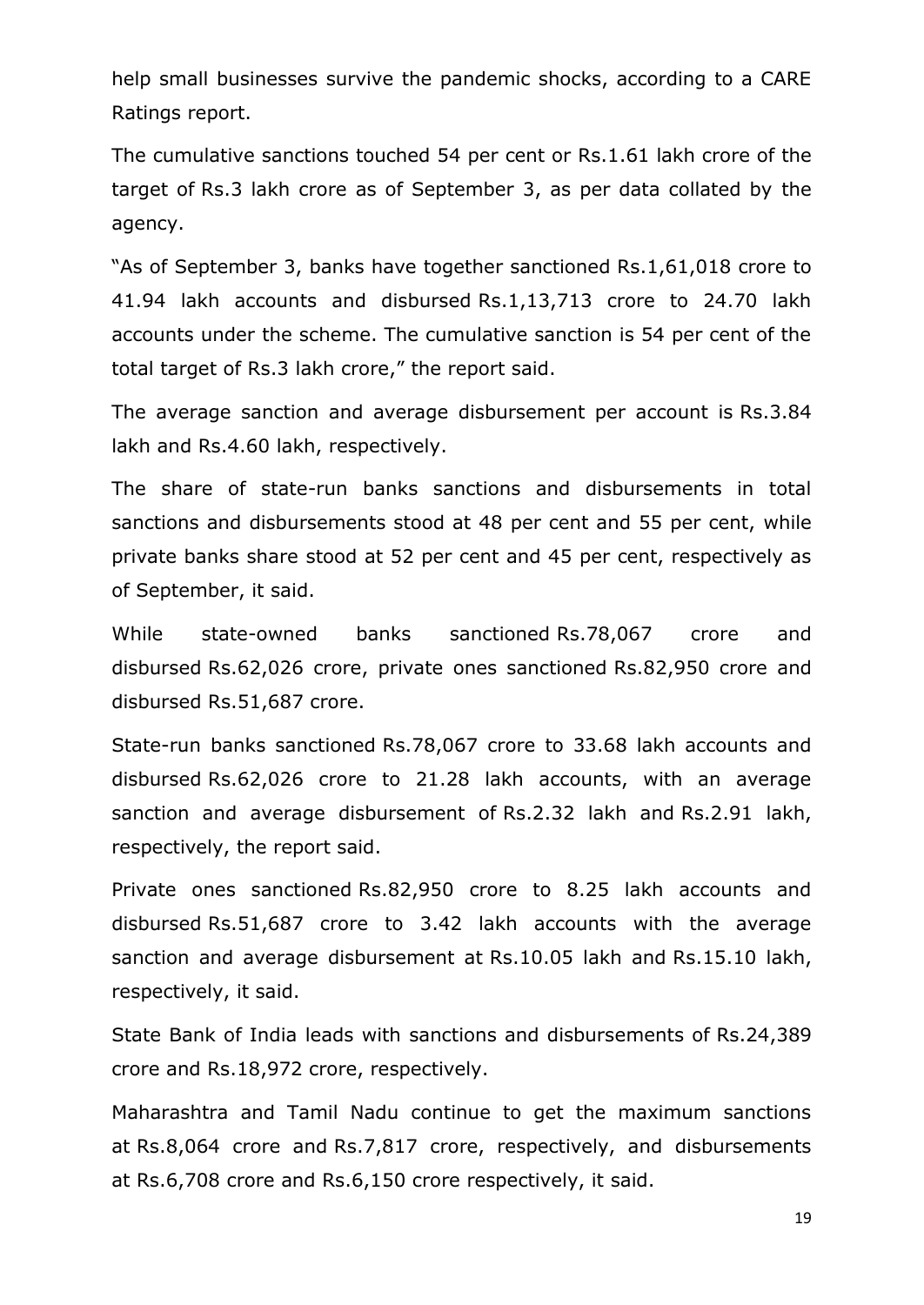## **Voluntary retirement scheme not intended at cutting workforce, clarifies SBI**

By Vikash Aiyappa | Monday, September 7, 2020,

New Delhi, Sep 07:

The State Bank of India (SBI) on Monday issued a clarification over reports that a VRS scheme has been launched to cut costs, saying the scheme was launched to help the employees in their career decisions and not as a measure to reduce workforce or cut costs.

Issuing a statement the bank said, there have been media reports about the 'On Tap VRS' scheme proposed to be introduced by SBI.

The reports have been interpreted as a cost-cutting measure and the bank's intent to reduce workforce.

"It was thought to provide a congenial solution to employees who expressed desire for making strategic shift in their vocations, either due to professional growth limitations, mobility issues, physical health conditions or family situations," said the bank in a statement.

SBI has been employee friendly and is expanding its operations and requires people, which is evidenced by the fact that the bank has plans of recruiting more than 14,000 employees this year, it said.

SBI has an existing workforce of around 2.50 lakh and has been in the forefront of serving employee needs and designing ways and means for engaging and assisting employees in their life journey.

"While our commitment towards our valued employees remains unshakable, we are deeply desirous of skilling the unemployed youth of the country, as is evidenced by the fact that we are the only bank in the country which has onboarded Apprentices under the National Apprenticeship Scheme of Govt of India," SBI said.

Earlier reports said, a draft scheme for VRS has been prepared by the SBI and board approval is awaited. The proposed scheme -- 'Second Innings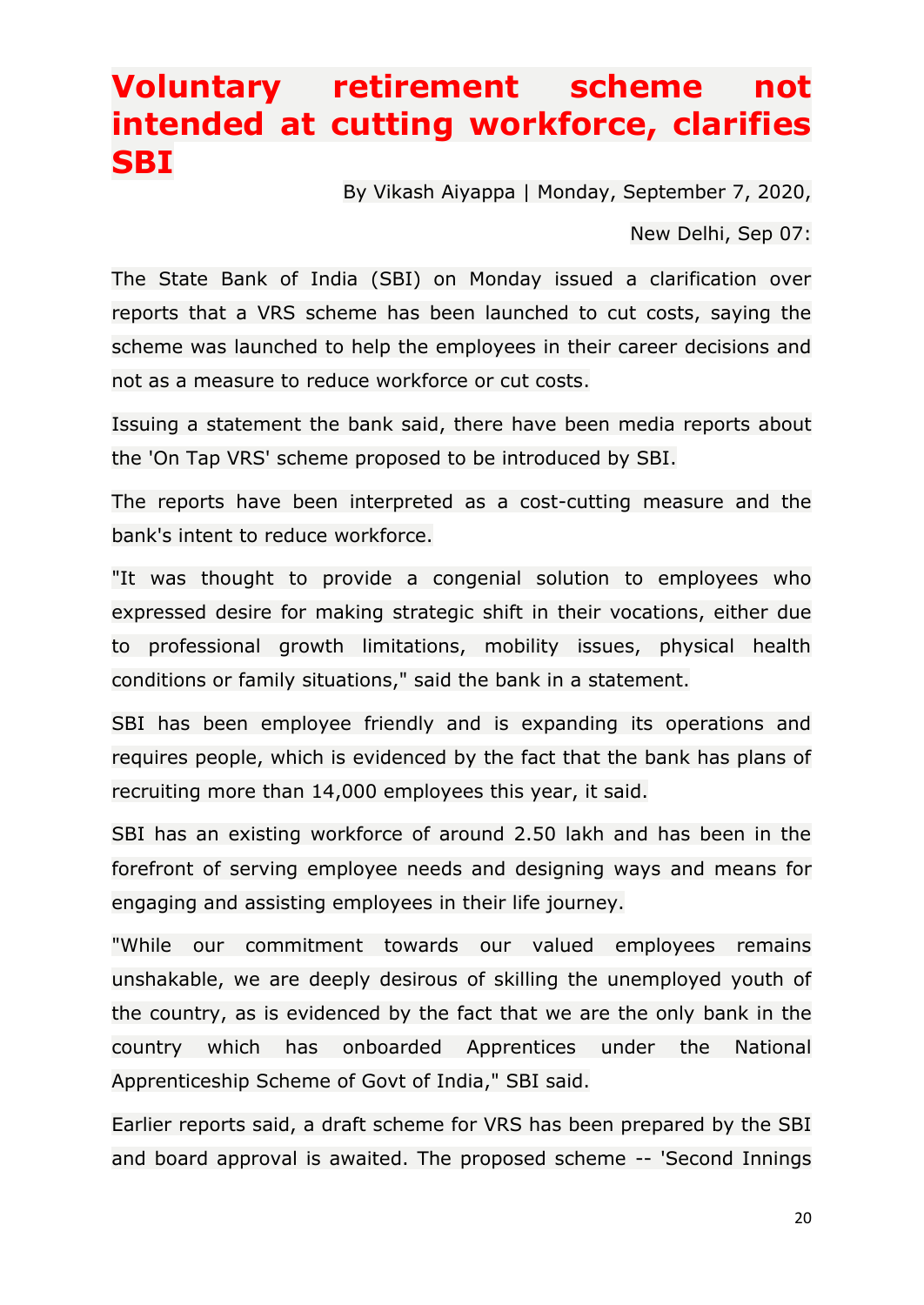Tap VRS-2020' -- is aimed at optimising human resources and costs of the bank.

Besides, the draft scheme, seen by PTI, said it will provide an option and a respectable exit route to employees who have reached a level of saturation in their career, may not be at the peak of their performance, have some personal issue or want to pursue their professional or personal life outside the bank.

The scheme will be opened to all permanent officers and staff who have put in 25 years of service or have completed 55 years of age on the cutoff date.

The scheme will open on December 1 and will remain open till the end of February, it said, adding that applications for VRS will be accepted during this period only.

As per the proposed eligibility criteria, a total of 11,565 officers and 18,625 staff members will be eligible for the scheme.

The total net savings for the bank would be Rs 1,662.86 crore if 30 per cent of eligible employees opt for retirement under the scheme, as per estimates based on July 2020 salary, it said.

"The staff member whose request for retirement under VRS is accepted will be paid an ex-gratia amounting 50 per cent of salary for the residual period of service (up to the date of superannuation), subject to a maximum of 18 months' last drawn salary," it said.

Other benefits like gratuity, pension, provident and medical benefits will be given to employees seeking VRS.

A staff member retired under the scheme will be eligible for engagement or re-employment in the bank after a cooling-off period of two years from the date of retirement. Ahead of amalgamation of SBI's five associates with it in 2017, the merging subsidiaries had announced VRS for their employees.

In 2001 also the bank had announced VRS with the objective to optimise human resources.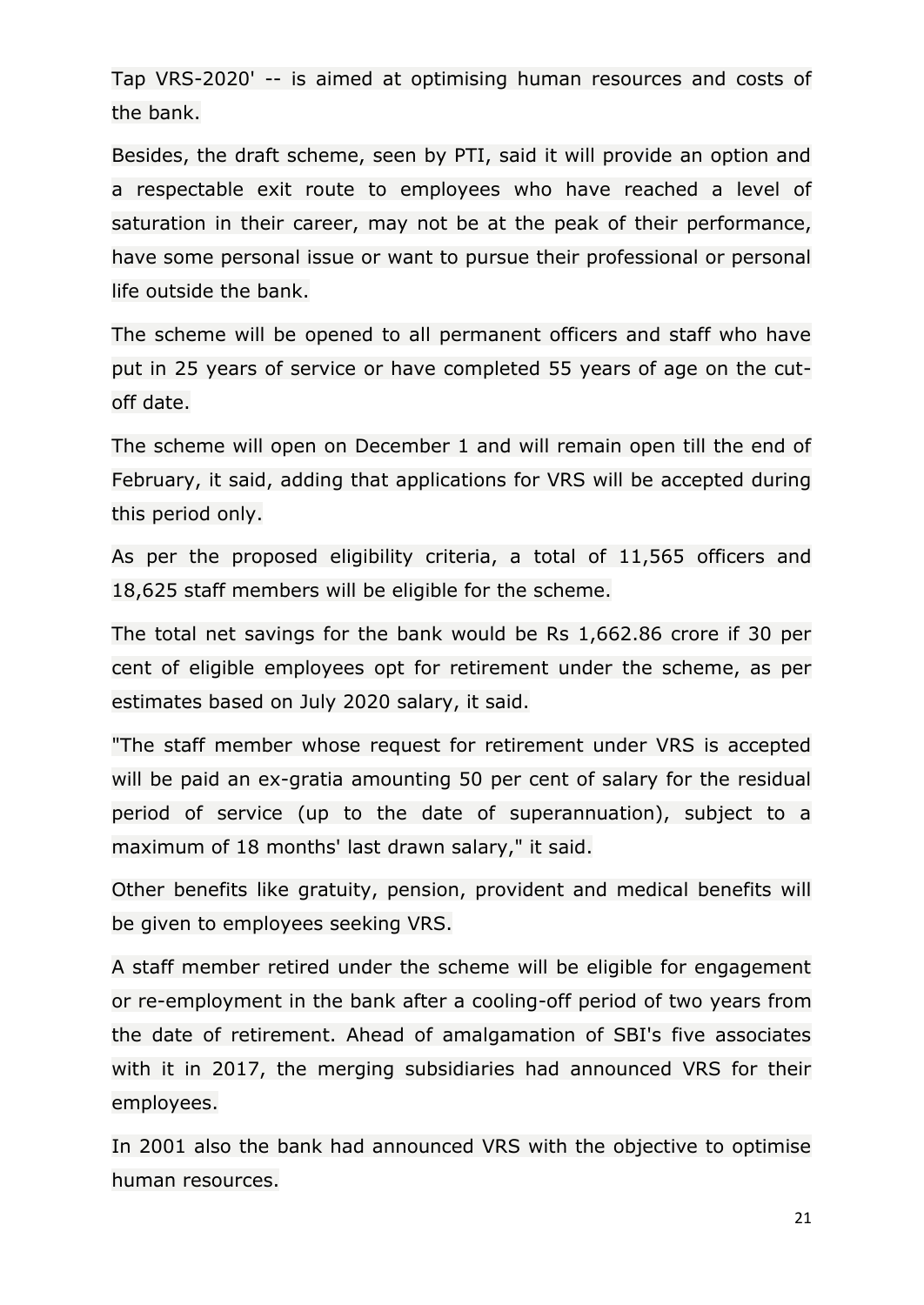## **SBI VRS scheme penny-wise and pound-foolish: AIBEA official**

Over 30,000 middle aged employees of SBI to be affected by voluntary retirement scheme, Secretary of AIBEA feels it will add to unemployment problem

[Sabrangindia](https://sabrangindia.in/articles/Sabrangindia) 08 Sep 2020

General Secretary of the All India Bank Employees' Association (AIBEA) C. H. Venkatchallam on September 8,2020, heavily criticised the State Bank of India's (SBI) plan to remove 30,000 of its middle-aged employees under a voluntary retirement scheme. The SBI had recently proposed a 'Second Innings Tap Voluntary Retirement Scheme (VRS) under which those who have completed 25 years of work or completed 55 years of age will have an 'option' to make a respectable exit route along with gratuity benefits, pension, provident and medical benefits. As per PTI reports, the scheme will affect 30,190 employees and save the bank over Rs. 2 crores.

However, Venkatchellam said that the policy is in bad faith because it did not look into the interest of the employee that had spent many years of service at the bank. Regarding the government bank's argument that the scheme would help save money, he called it a 'penny wise pound foolish' approach.

―Employees of 55 years of age are currently among the productive people of society. Once these people are made to retire, they will become a liability to society. They will only be able to consume and not be a part of the production process," he said.

Incidentally, these retirements will add to the ever-growing unemployment rate of the country which has reached a little over 9 percent in urban areas – known to have more of such jobs – as shown by the Centre for Monitoring Indian Economy (CMIE) data of September 2020.

According to CEO of Centre for Monitoring Indian Economy Mahesh Vyas in his article '21 million jobs lost,' salaried jobs have taken the worst hit during the Covid-19 crisis. These jobs have the singular quality of not